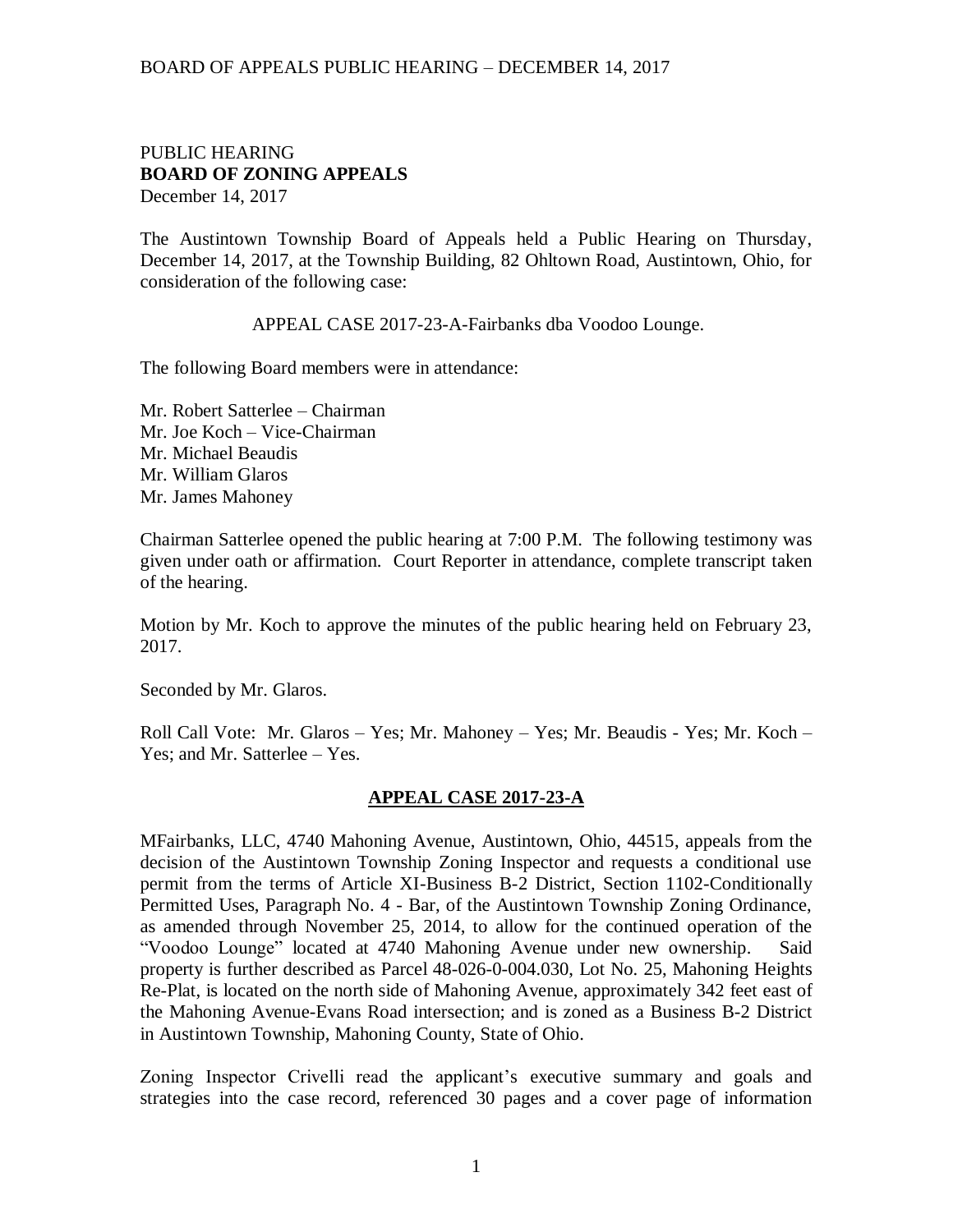regarding the future operation of the Voodoo Lounge, the case mailing list and four plat maps prepared by the zoning office.

Mr. Satterlee stated the mailing list for case 2017-23-A will be incorporated into the case record.

Mike Fairbanks, 8922 New Road, North Jackson, stated he plans to eliminate the existing boats and change the foot print and enclose the front as a patio for nicer seating and the ability to sit outside during the summer and warmer months. He and his wife are considering heated tables so the patio can be utilized on cooler days. They have purchased a vent-less friar so they do not have to change the existing building. They will expand into chicken wings and other fried foods. He hopes to establish a catering business in the future and is currently working with the Health Department. In the long term he would consider obtaining a 2:30 A.M. liquor license. Normally, everyone is gone by 11:00 P.M. They are open on weekends and have had larger crowds but right now the 1:00 A.M. license suffices.

The name will be changed to the "Barrelhead Tavern" and the theme will also change from a boat type Caribbean style to a cooper, old stone, and wood interior. The name will be incorporated into the different types of Bourbon offered. Bourbon is All-American drink and mostly from Kentucky. Each Bourbon with have an insignia on the barrelheads and be similar to a menu. The barrel heads will depict the Bourbons offered. The shed behind the building will be relocated to the back of the lot. Cooking will occur where the shed is currently located. The bar is in good shape. They strive for a clean and friendly environment. They will keep people from getting crazy drunk. The bartenders actively watch what people are drinking. Anyone intoxicated will have their drinks taken from them and they will offer to call for a ride. They are exploring a way to offer safe rides home from the bar without jeopardizing their liquor license or assuming any undue liability. They are also considering picking people up and bringing them to the bar as an additional service to grow the business.

Mr. Satterlee observed the outside has no curb appeal and removing the pontoon boat will be a plus to make the property look nicer. Mr. Fairbanks was in agreement.

Mr. Koch asked the purchase prove and if there was a non-compete. Mr. Fairbanks stated the purchase price was \$300,000.00 and the previous owner has health problems. There was discussion of the financing.

Mr. Satterlee inquired as to Mike Mousie's involvement. Mr. Fairbanks stated Mike Mousie is a close friend and he will be utilized as a source of experience and advisor.

Mr. Koch inquired about a timetable for improvements. Mr. Fairbanks stated it would be a gradual process as finances allow. He will reinvest the money earned into the business. The first order of business is to have the boat and patio done by Spring as customers begin to utilize the area and have it check. The bar is nice and clean but the first order of business is to change the patio during the winter months. He needs to talk to Liquor